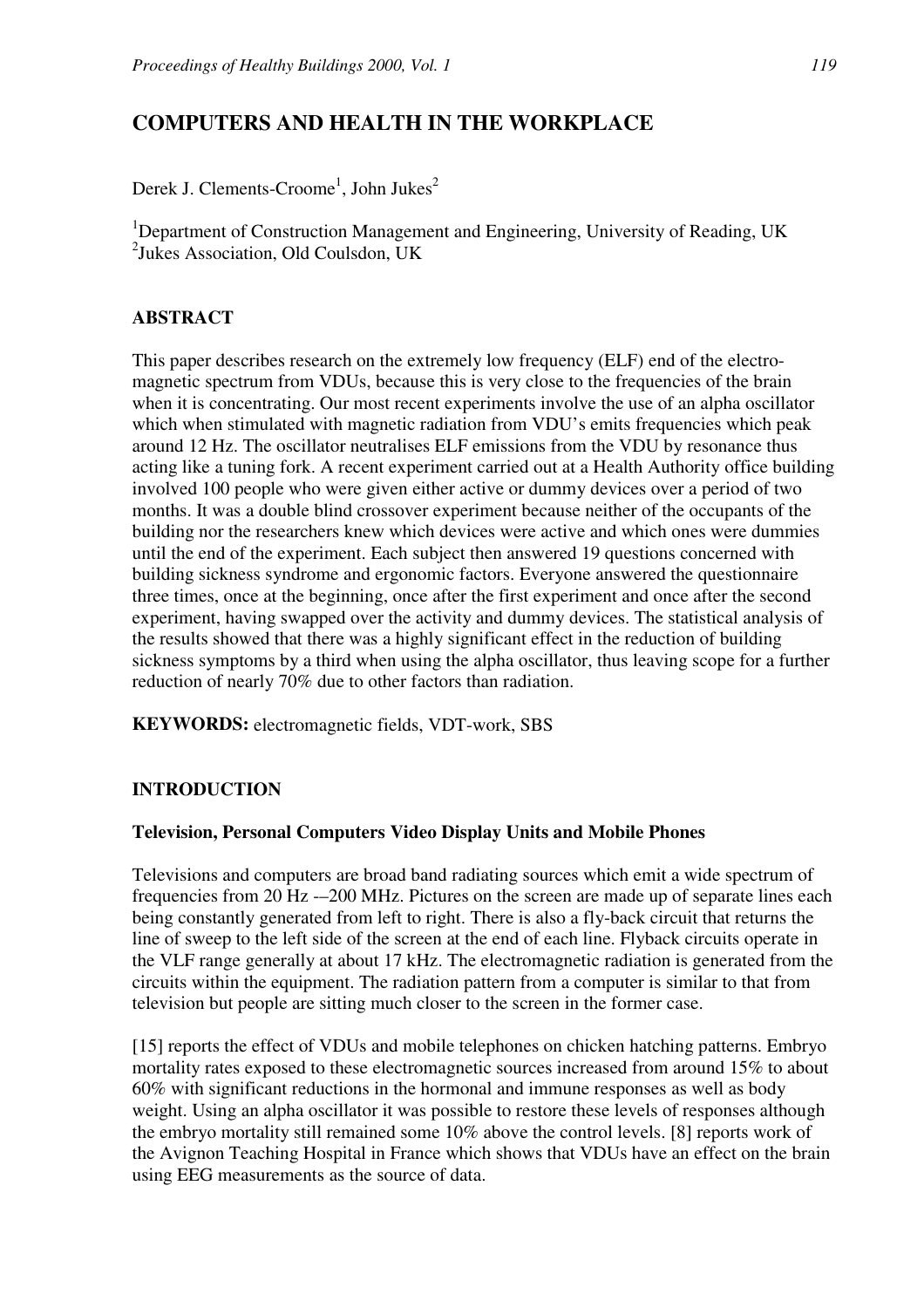[8] reports on several studies which have placed an alpha oscillator on a VDU. Most of the experiments involve testing a number of subjects with and without the alpha oscillator. Research at the University of Luton used mood tests and found that by using an alpha oscillator people were more relaxed, less tense and more alert. This result is supported by previous work [9,14,16].

[8] goes on to describe further work carried out at the Tecnosphere Research Centre, at Sampigny in association with the Cochin Hospital in Paris in which VDU workers at several French and Swiss companies were tested using a Stroop colour word test for assessing the degree of stress. By using the alpha oscillator peoples concentration was improved, especially for individuals who were more stressed. There were also improvements in speed and alertness reactions as well as a significant improvement in stress resistance.

[5] shows that the electromagnetic fields emitted by mobile phones influence slow brain potentials which represent some stage of information processing but no conclusions were reached regarding health and well-being.

## **Electromagnetic Radiation and VDUs**

[6] in the USA reports that women who use VDU's for more than 20 hours a week had more than twice as many miscarriages as women doing other types of office work. A survey was carried out among 1583 pregnant women and showed that the risk of early or late miscarriages increased approximately 80% for all women who worked on VDUs for more than 20 hours a week.

An extensive source of references on VDUs are given by Bentham [4] who describes evidence from another twenty-three studies in Canada, Denmark, UK, Finland, Sweden, Japan, Poland as well as the USA and she concludes that the results show that unsuccesful pregnancies among VDU users are on an average of around 75% more common than for nonusers. In other words VDU's increase the risk, but like most environmental issues, there are a number of confounding factors which can cause a particular outcome.

Clearly VDUs can give rise to problems in a number of ways for people who are using them continuously. They can cause various muscle aches, repetitive strain injury, sore eyes, skin complaints as well as the possible effects of electromagnetic radiation. VDUs emit extremely low frequency radiation (15 – 60 Hz), very low frequencies (up to 20 kHz), radio frequencies (100 kHz up to 300 mHz), microwaves (300 MHz  $-$  20 GHz) and to complete the nonionising radiation range, infrared and ultraviolet radiation. VDUs also emit soft x-rays in the ionising radiation range. The spectrum for mobile phones is similar.

The extremely low frequency emissions (ELF) result from the input electrical power and the vertical sweep circuits which put together emit electric and magnetic fields of up to 60 Hz frequency and associated harmonics. The major source of the magnetic field is the magnetic deflection coil. The human body is conductive to magnetic and electric fields hence there is the possibility of disturbance with the body's natural electromagnetic systems.

The International Telecommunications Union (ITU) recommend the following electromagnetic spectrum definitions as shown in Table 1.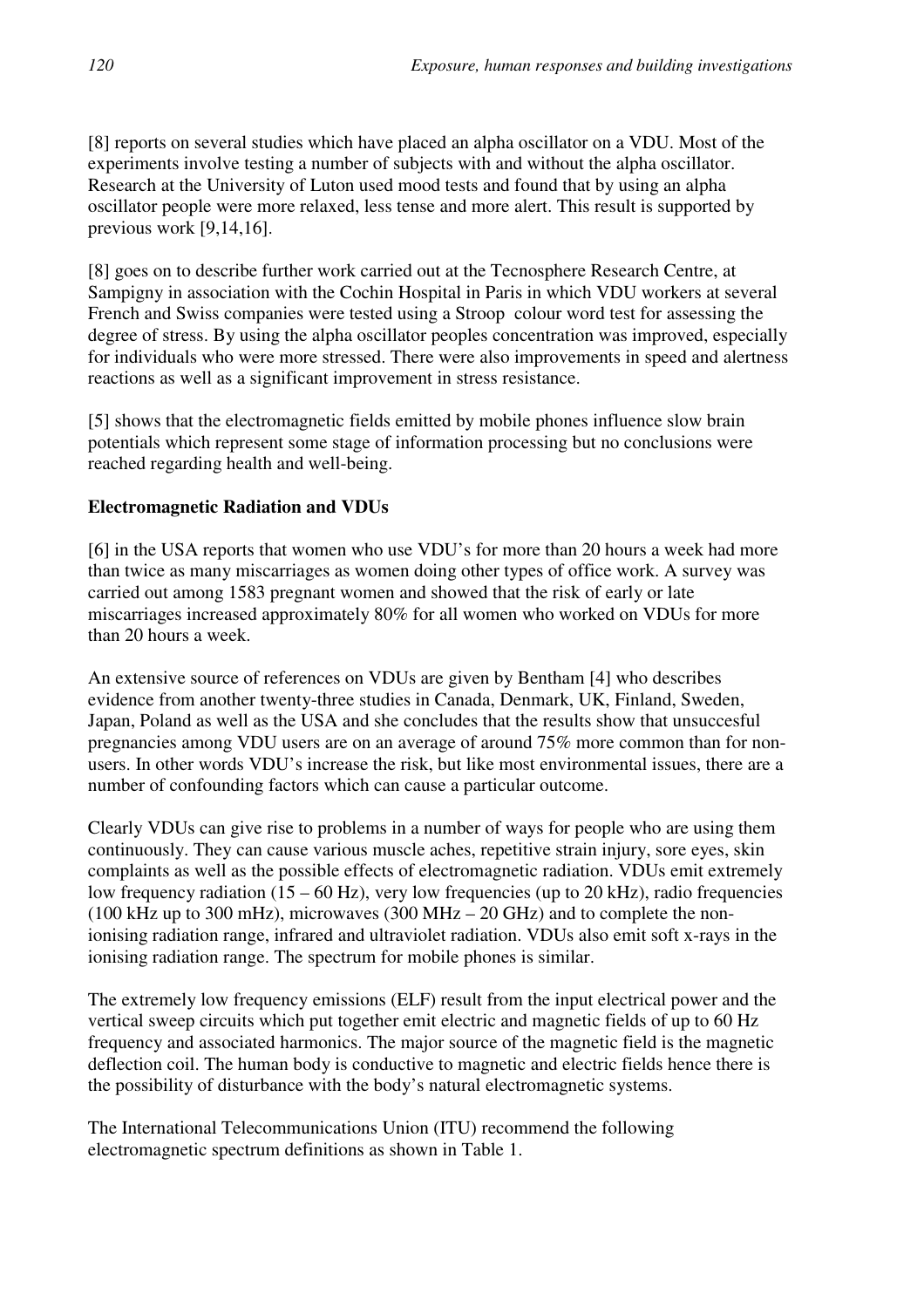|                         | <b>Frequency range</b> |
|-------------------------|------------------------|
| Extremely low frequency | range $30 - 300$ Hz*   |
| Voice frequency         | range $300 - 3000$ Hz  |
| Very low frequency      | range $3 - 30$ kHz     |
| Low frequency           | range $30 - 300$ kHz   |
| Mean frequency          | range 300 - 3000 kHz   |
| High frequency          | range $3 - 30$ MHz     |
| Very high frequency     | range $30 - 300$ Hz    |
| Ultra high frequency    | range 300 – 3000 Hz    |
| Super high frequency    | range $3 - 30$ GHz     |
| Extra high frequency    | greater than 30 GHz    |

Table 1. Electromagnetic spectrum definitions by ITU [2]

\* This will also include sub harmonic below 30 Hz and harmonics above 30 Hz.

#### **Biological Effects of ELF fields**

Magnetic fields can pass through most materials and when they enter the human body they can induce small electric currents. [3] and [4] provide many references referring to the impact of these fields on protein synthesis, activity of enzymes, changes in the immune system and other effects. "Add on screens" to VDUs can eliminate the static and alternating electric fields but they do not affect magnetic field components. In addition these screens usually reduce glare and reflections from the screen. Bentham [3] reviews evidence from surveys of VDU for VLF fields which give magnetic flux densities ranging from 69 – 1150 nT (screens with electric field strengths ranging from  $1 - 165$  Vm<sup>-1</sup>). For ELF fields the magnetic flux density ranges from  $6 - 200$  nT  $(0.05 - 10$  Vm<sup>-1</sup>).

The Swedish National Board for Technical Accreditation (SWEEDAC) pioneered and introduced the first ergonomic studies for VDU screens in 1990, known as NPR 11 (SEEDAC 1990). This limits the emissions of the VLF (25 nT, 2.5 Vm<sup>-1</sup>) and ELF (250 nT, 25 Vm<sup>-1</sup>) magnetic and electric fields measured at 50 cm from the VDU in three planes.

Graham [7] reports changes in the body's fundamental processes when people are exposed to low frequency magnetic fields which resulted in the slowing down of the heartbeat and reduced ability to concentrate. He concluded that lower frequencies may be more harmful than the higher ones. Aday [1] reports that cells in the body communicate with each other by passing signals and chemicals from one cell to the other and if there is interference with this process then the cells can behave in a cancerous way. Electromagnetic fields can be one source which can disrupt this inter cellular communication process. Some of his earlier work showed that cells exposed to 15 Hz resulted in a loss of calcium ions from body cells. Electromagnetic radiation plays a vital role in different parts of the cellular processes including the transmission of nerve impulses.

More recently the work [11] at the National Radiological Protection Board reports on the effect of 50 Hz magnetic fields on a spatial learning task by mice. The magnetic field had a flux density of 0.75 nT and lasted for forty five minutes. The conclusion from these studies was that power frequency magnetic fields *may* affect the processing of spatial information in rodents. Other studies have identified that acute exposure to high field strengths can cause a transient and reversible effect on learning behaviour. Sienkiewics [12] suggests that the behavioral changes reported for mice may have implications of effects in humans, but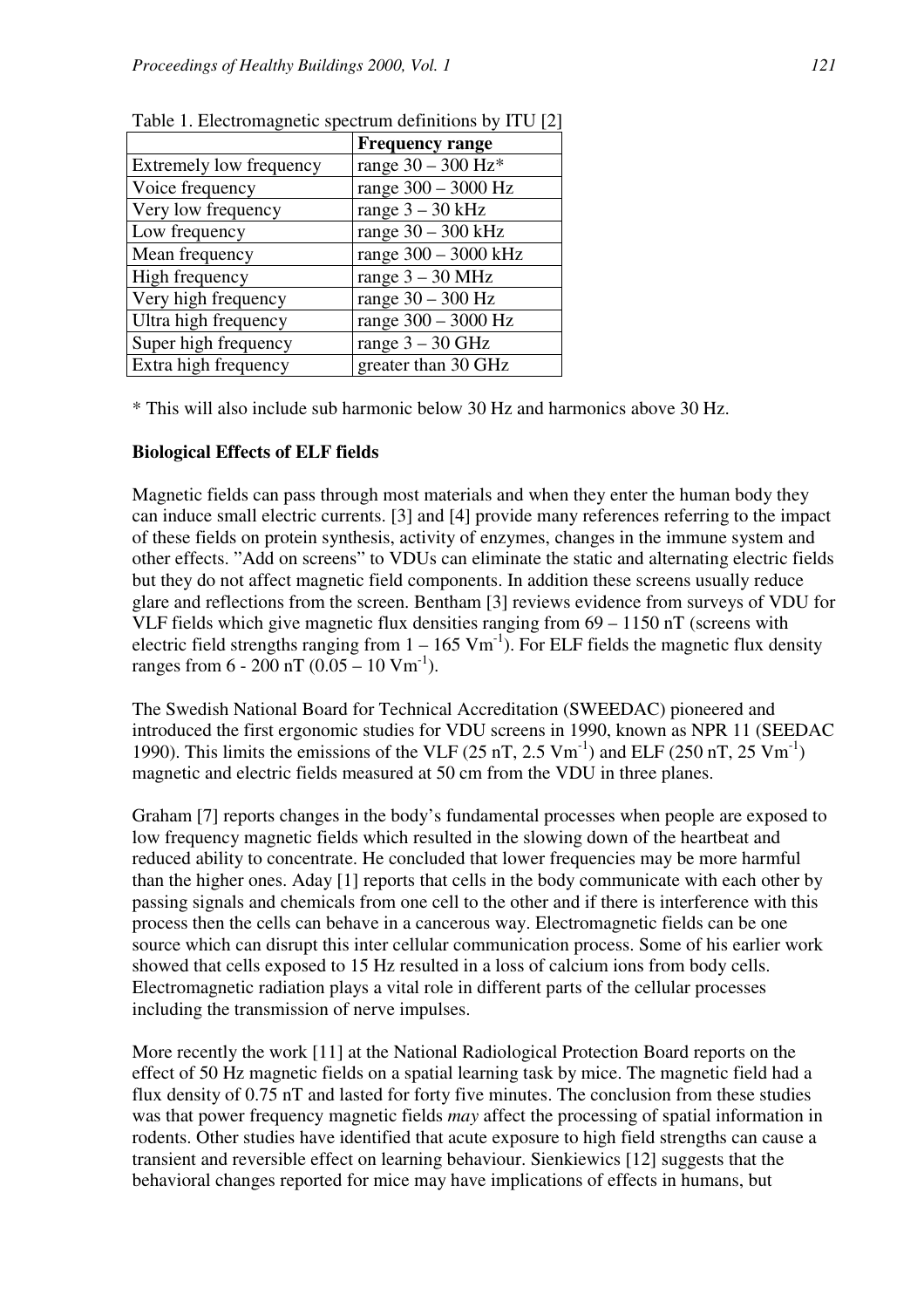extrapolating data obtained with animals to humans is notoriously difficult. Behaviour changes noted so far are not large and do not appear to last but nevertheless there could be implications for people working with VDUs in their workplace over several hours. Research is needed to resolve these questions.

Sienkiewicz [13] gives a review about the biological effects of electromagnetic fields. Earlier reviews by the National Radiological Protection Board are referred to. Whilst acknowledge that there have been well established perceptual effects and a few subtle responses have been observed with low frequency electromagnetic fields, these effects remain small in magnitude, short in duration and are reversible.

Some recent work [10] at the University of Bristol on the effect of 50 Hz magnetic fields as regards to cognitive functions in humans concludes that power frequency magnetic fields of 0.6 nT can lead to some temporary deterioration in attention whilst working due to a loss of some memory performance. There does not appear to be any effect on the speed of carrying out a task. There does not appear to be any evidence with regard to these effects from a static magnetic field of the same magnitude.

## **ELECTROMAGNETIC RADIATION AND SBS – A CASE STUDY**

Electromagnetic radiation can be reduced at source, by distance or by the introduction of various tuning fork resonance devices between the source and the person. This experiment uses an alpha oscillator<sup>∗</sup> and compares the building sickness syndrome scores for people with and without the oscillator attached to the VDU.

## **METHOD**

 $\overline{a}$ 

A double blind crossover study was conducted among 107 office workers in the South West Health Authority, UK. The building sickness symptom scores were ascertained using a 19 item questionnaire covering general stress, environmental and ergonomic factors. 46 subjects answered the questionnaire by interview (stage 1). Active and dummy alpha oscillator devices were given randomly to the 46 subjects situated in two wings. Neither the subjects nor the researchers knew the colour coding which was an active or dummy device (stage 2).

After a month the subjects answered the questions again then swapped active for dummy devices and vice versa (stage 3). After a further month the subjects answered the question again (stage 4).

An analysis of the findings took place after identifying the colour coding for the active, dummy devices. Stage 2 used active oscillators in the South Wing and dummies in the North Wing; in Stage 3 this situation was reversed.

Thus the only difference between the stages, apart from the day, was the introduction of an alpha oscillator which interacts with magnetic ELF's.

<sup>∗</sup> Tecno AO (electromagneto-bioprotective technology; international patent) device is a magnetic oscillator (AO for alpha oscillator, peak of 8-12 Hz; at ultra low magnetic intensity: 100-150 fT) made of a double antenna filled with an electromagnetically treated saline solution.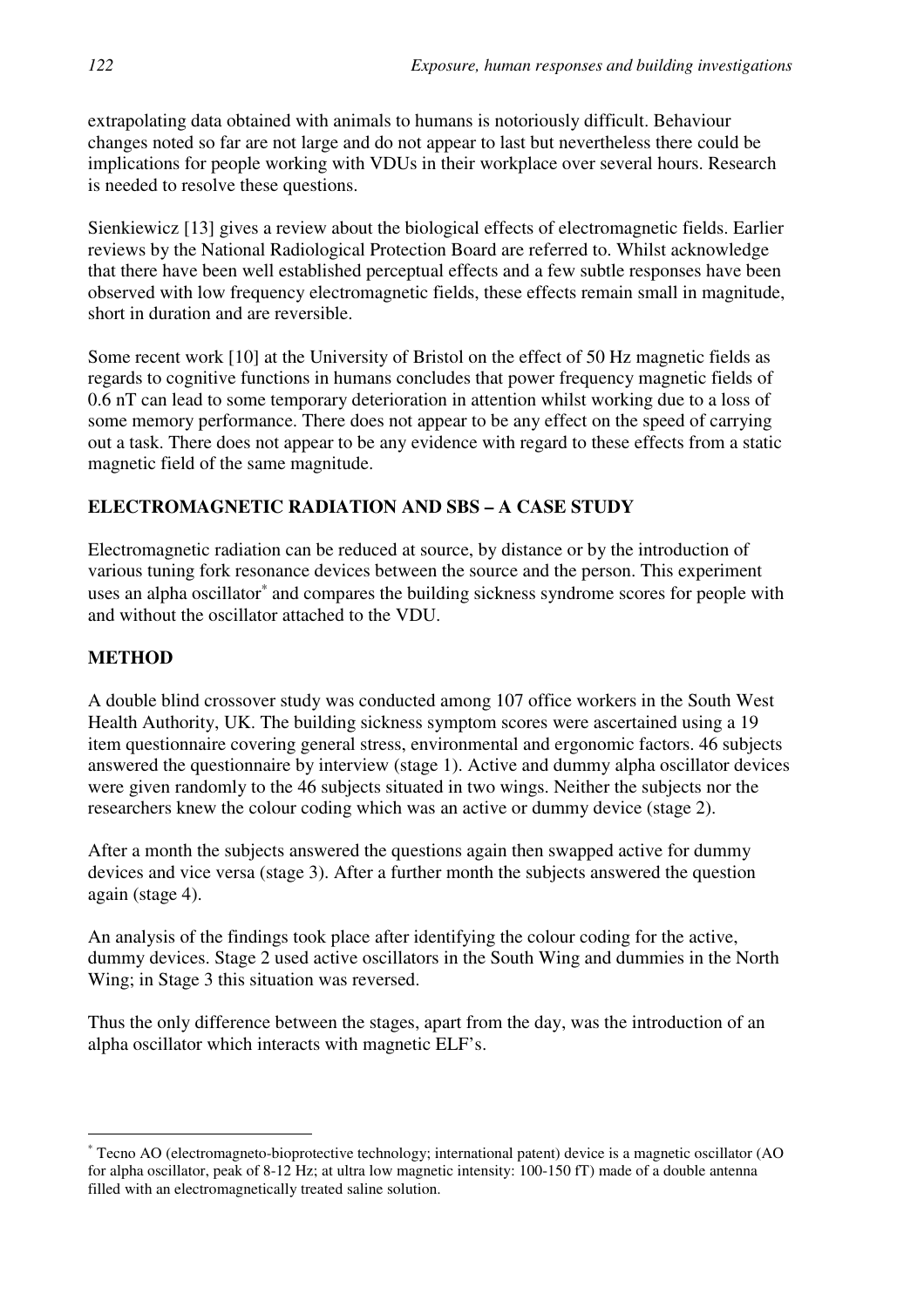| <b>SBS</b> symptoms             |                             | Stage $ 1$ |  | $\overline{2}$ | 3 | $\overline{4}$ | Comments |
|---------------------------------|-----------------------------|------------|--|----------------|---|----------------|----------|
|                                 | Headache                    |            |  |                |   |                |          |
| 2.                              | Cough/sneezing              |            |  |                |   |                |          |
| 3.                              | Dry, itchy or tired eys     |            |  |                |   |                |          |
| 4.                              | Blocked or runny nose       |            |  |                |   |                |          |
| 5.                              | Tiredness/fatigue           |            |  |                |   |                |          |
| 6.                              | Rashes, itches, dry skin    |            |  |                |   |                |          |
| 7.                              | Cold or flue symptoms       |            |  |                |   |                |          |
| 8.                              | Dry throat, thirsty         |            |  |                |   |                |          |
| 9.                              | Sore throat                 |            |  |                |   |                |          |
|                                 | 10. Breathing difficulties  |            |  |                |   |                |          |
| Pain stiffness or discomfort in |                             |            |  |                |   |                |          |
|                                 | 11. Lower back              |            |  |                |   |                |          |
| 12. Shoulders                   |                             |            |  |                |   |                |          |
| 13. Neck                        |                             |            |  |                |   |                |          |
|                                 | 14. Arms & elbows           |            |  |                |   |                |          |
|                                 | 15. Hands, wrists & fingers |            |  |                |   |                |          |
| <b>Occasionally feeling</b>     |                             |            |  |                |   |                |          |
|                                 | 16. Irritable, tense        |            |  |                |   |                |          |
|                                 | 17. Depressed/pessimistic   |            |  |                |   |                |          |
| <b>Occasional problems with</b> |                             |            |  |                |   |                |          |
|                                 | 18. Concentration           |            |  |                |   |                |          |
|                                 | 19. Short term memory       |            |  |                |   |                |          |

Table 2. Factors included in the questionnaire on stress, environment and ergonomics

Single paired t-tests were used in the statistical analysis thus eliminating any variation due to location of subjects. The average readings at Stage 1 was 6.652 symptoms per subject and at Stage 2 and 3 the average for active antennae was 4.457 (33% reduction from Stage 1) and 6.152 for dummies (7.5% reduction from Stage 1).

Comparing *Active* with Stage 1 gives  

$$
t = 6.00 p < 0.001
$$
 highly significant\n
$$
\tag{1}
$$

Comparing *Dummy* with Stage 1 gives

 $t = 1.64 = 0.054$  not significant at 5% level (placebo effect) (2)

The differences were normally distributed but non-parametric tests (Wilcoxon Signed Rank Test) was applied and similar conclusions were drawn. Power tests checks revealed there is almost 100% certainty that the conclusions are correct.

#### **CONCLUSIONS**

Subjects in this office experience building sickness syndrome due to general stress, environmental and ergonomic factors. Healthy buildings usually report 4 or less symptoms per person. This building has an average score of over 6 per person (based on 20 symptoms). By the use of an alpha oscillator on the VDU the symptoms of building sickness were reduced by an average of 33% (t-tests analysis). Thus these symptoms are partly due to the low frequency radiation (1/3), which reacts with the alpha oscillator and prevents its transmission through the head to the brain, and to other factors (2/3).